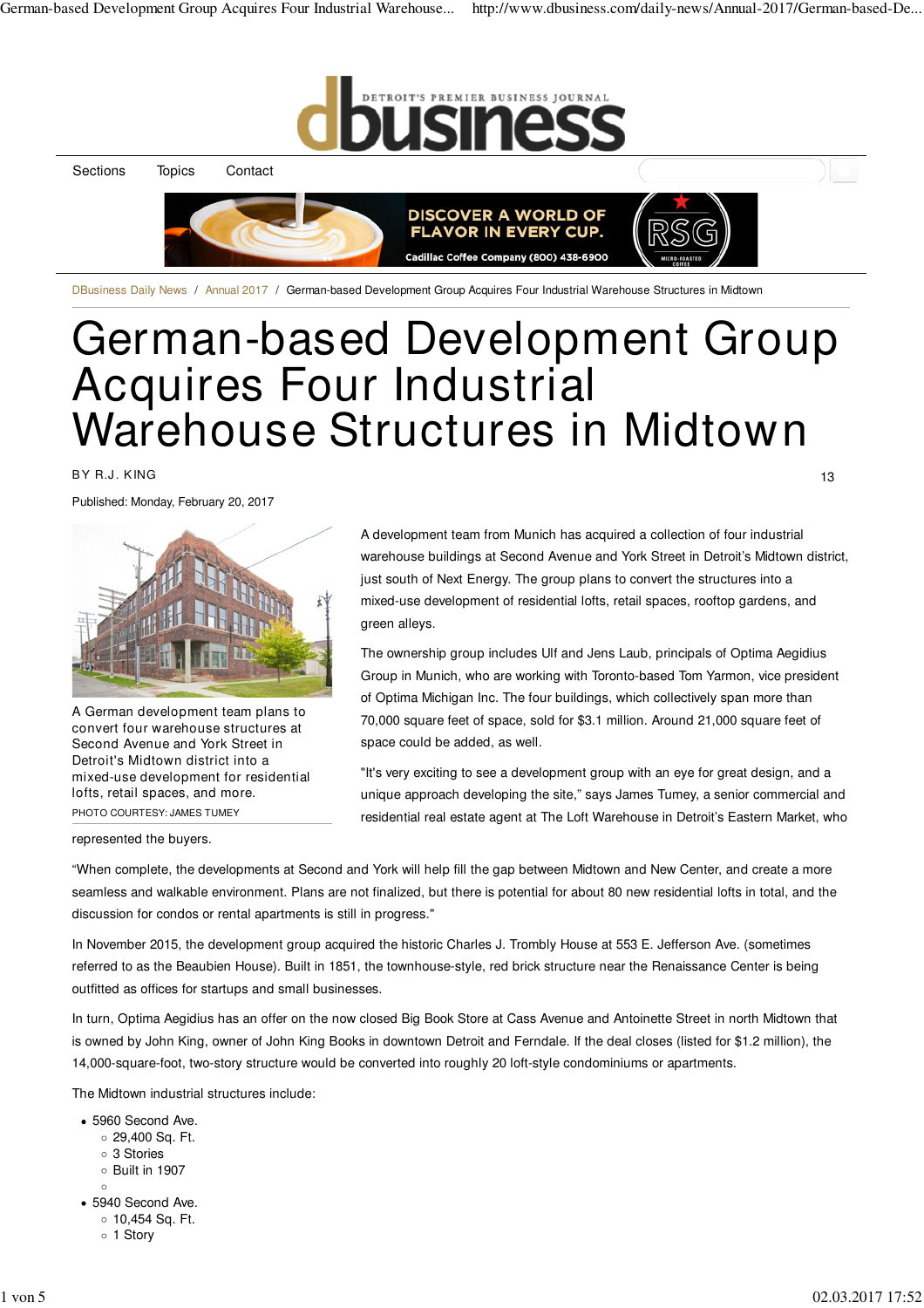| $\circ$ Built in 1914<br>• 5924 Second Ave.<br>$\circ$ 7,600 Sq. Ft.<br>o 2 Stories<br>$\circ$ Built in 1920<br>$\circ$<br>• 463 York St.<br>$\circ$ 23,804 Sq. Ft.<br>o 2 Stories<br>$\circ$ Built in 1935 |                |
|-------------------------------------------------------------------------------------------------------------------------------------------------------------------------------------------------------------|----------------|
| This article appears in the Annual 2017 issue of Daily News<br>Did you like what you read here? Subscribe to Daily News »                                                                                   |                |
| <b>DISCOVER A WORLD OF</b><br>FLAVOR IN EVERY CUP.<br>Cadillac Coffee Company (800) 438-6900                                                                                                                |                |
| Share 17 people like this.<br>Like                                                                                                                                                                          |                |
| 0 Comments                                                                                                                                                                                                  | Sort by Oldest |
| Add a comment                                                                                                                                                                                               |                |

Facebook Comments Plugin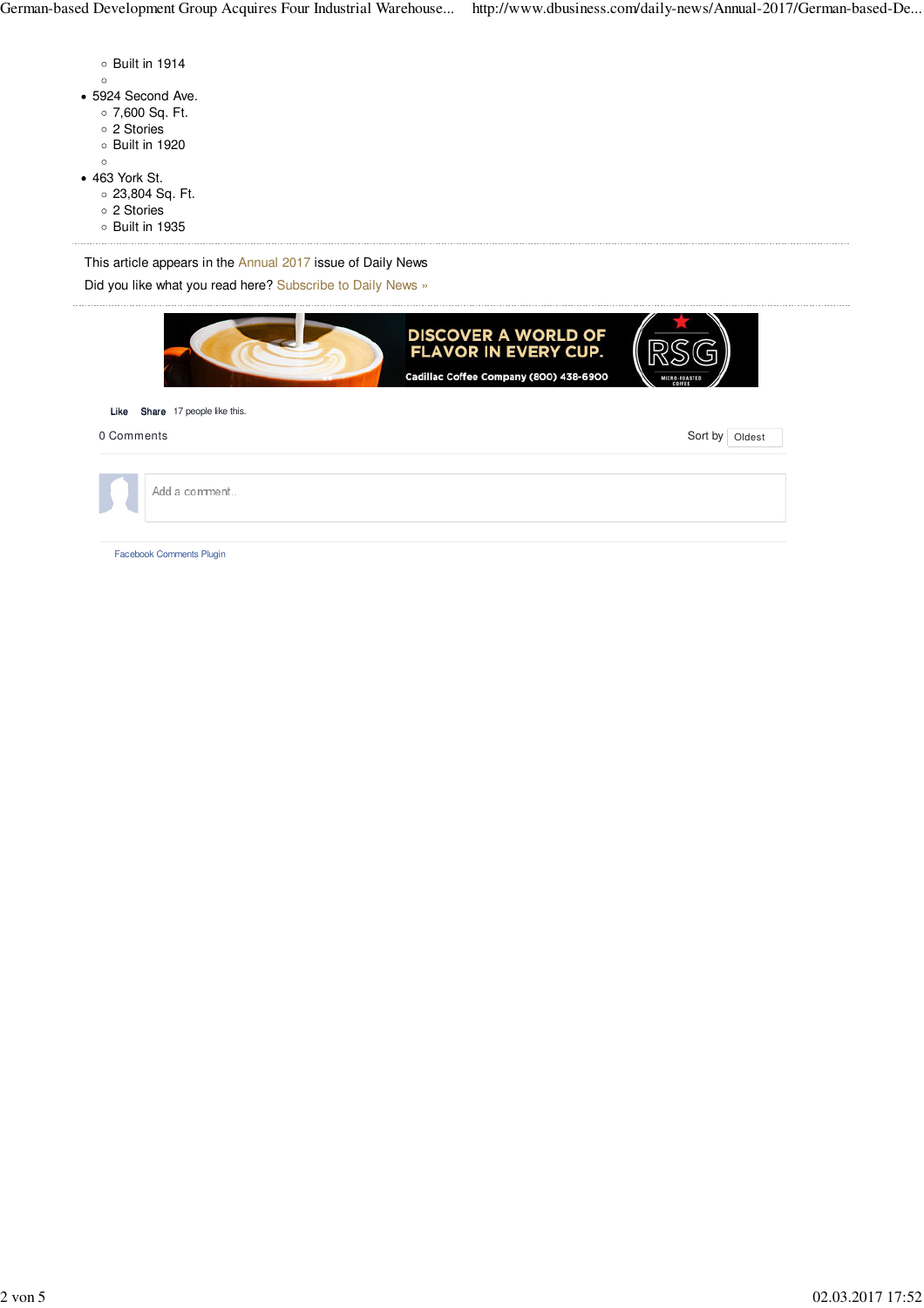German-based Development Group Acquires Four Industrial Warehouse... http://www.dbusiness.com/daily-news/Annual-2017/German-based-De...

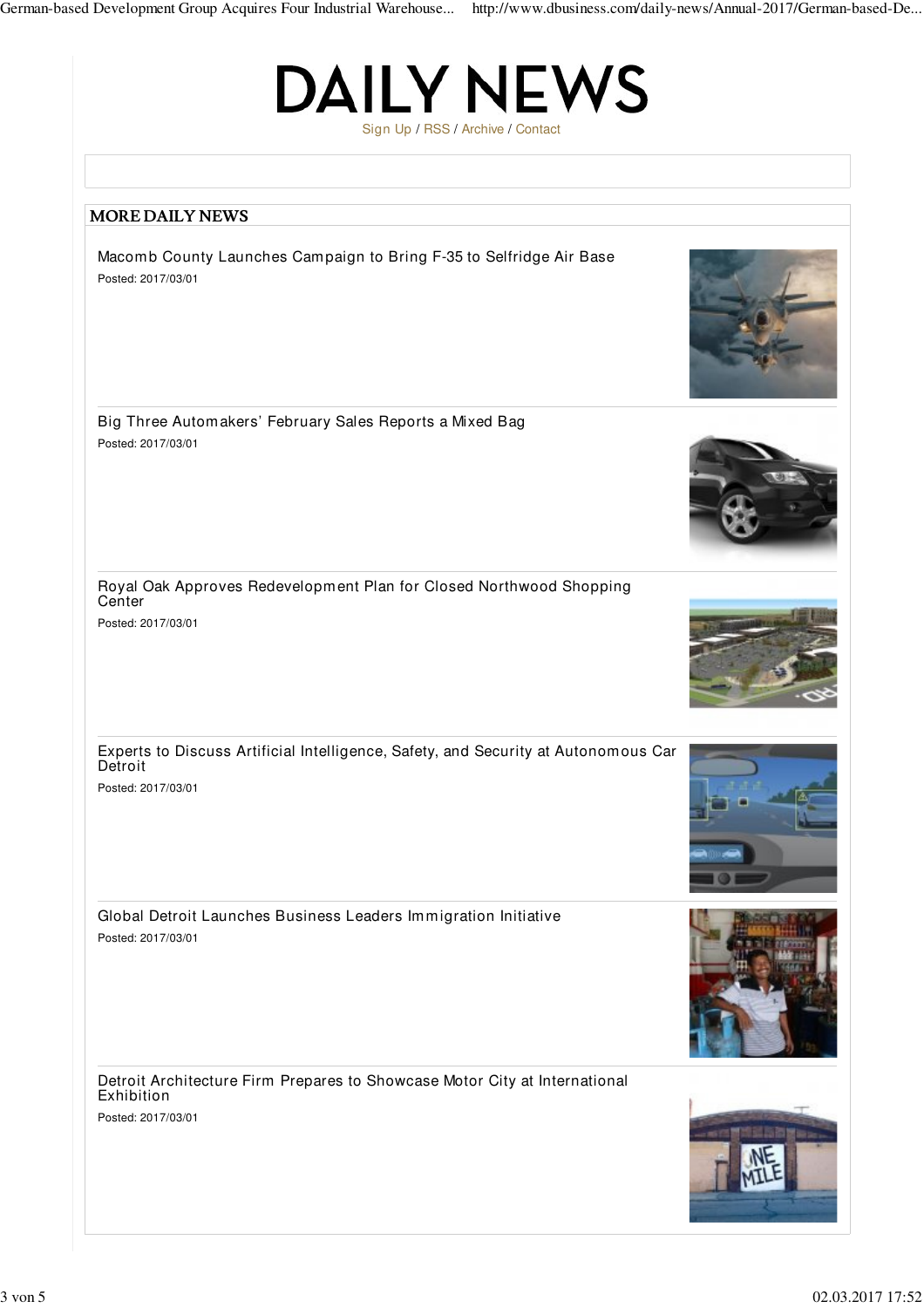